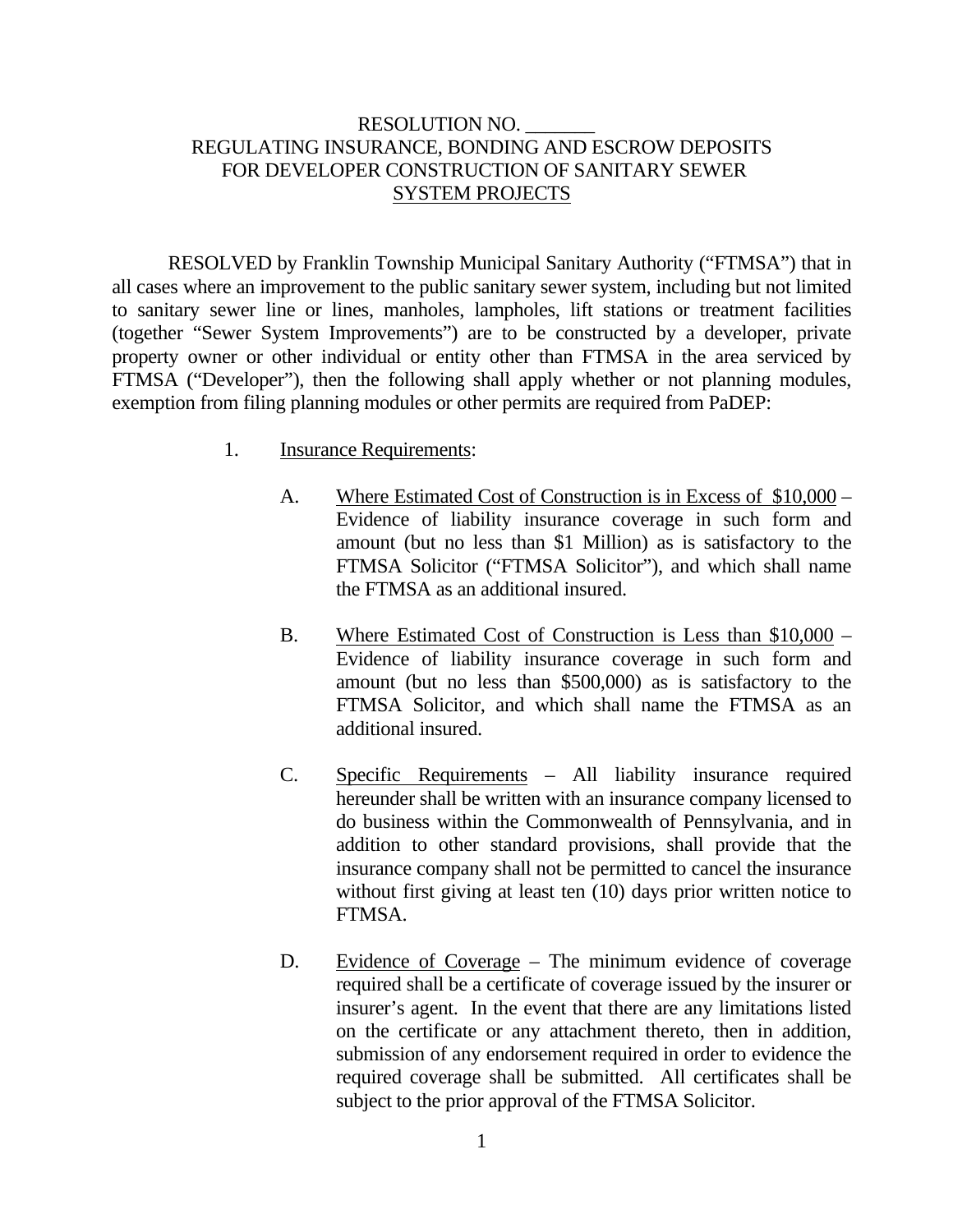- E. Time for Submission All and required insurance certificates shall be submitted and be approved prior to the commencement of any construction of the Sewer System Improvements.
- 2. Bonding Requirements:
	- A. General Prior to the commencement of construction of the Sewer System Improvements, a Developer shall submit the performance bond listed in subparagraph B hereafter together with written evidence that Developer shall post the required maintenance bond listed in subparagraph C.
	- B. Performance Bond A performance bond in the amount of 110% of the Cost of Construction as defined hereafter shall be submitted and which shall extend for the later of (i) one (1) year from the date of issuance of the bond or (ii) the date of completion of the Sewer System Improvements as evidenced by a certificate of completion issued by the FTMSA Engineer ("FTMSA Engineer"). If the party posting the performance bond requires more than one (1) year from the date of posting to complete the Sewer System Improvements, the performance bond shall be increased on the anniversary date of the performance bond by the greater of 10% of the original bond amount, or 110% of the cost of completing the required improvements as re-established on or about the expiration of the preceding one (1) year period, with the cost of completing the required improvements to be established in accordance with the provisions of 53 Pa. C.S.A. §5607(23).
	- C. Maintenance Bond Once a Certificate of Completion for the Sewer System Improvements has been issued by the FTMSA Engineer, then the Developer shall cause to be posted financial security (the "Maintenance Bond") to secure the structural integrity of the Sewer System Improvements as well as the functioning of the Improvements in accordance with the design and specifications as depicted on the final plat, the Reimbursement or Developer's Agreement and the Authority's rules and regulations. The amount of the Maintenance Bond shall be 15% of the actual cost of the installation of the Sewer System Improvements as determined by the FTMSA Engineer, and shall extend for a period of 18 months from the date of the Certificate of Completion. The performance bond shall not be released until the Maintenance Bond has been posted.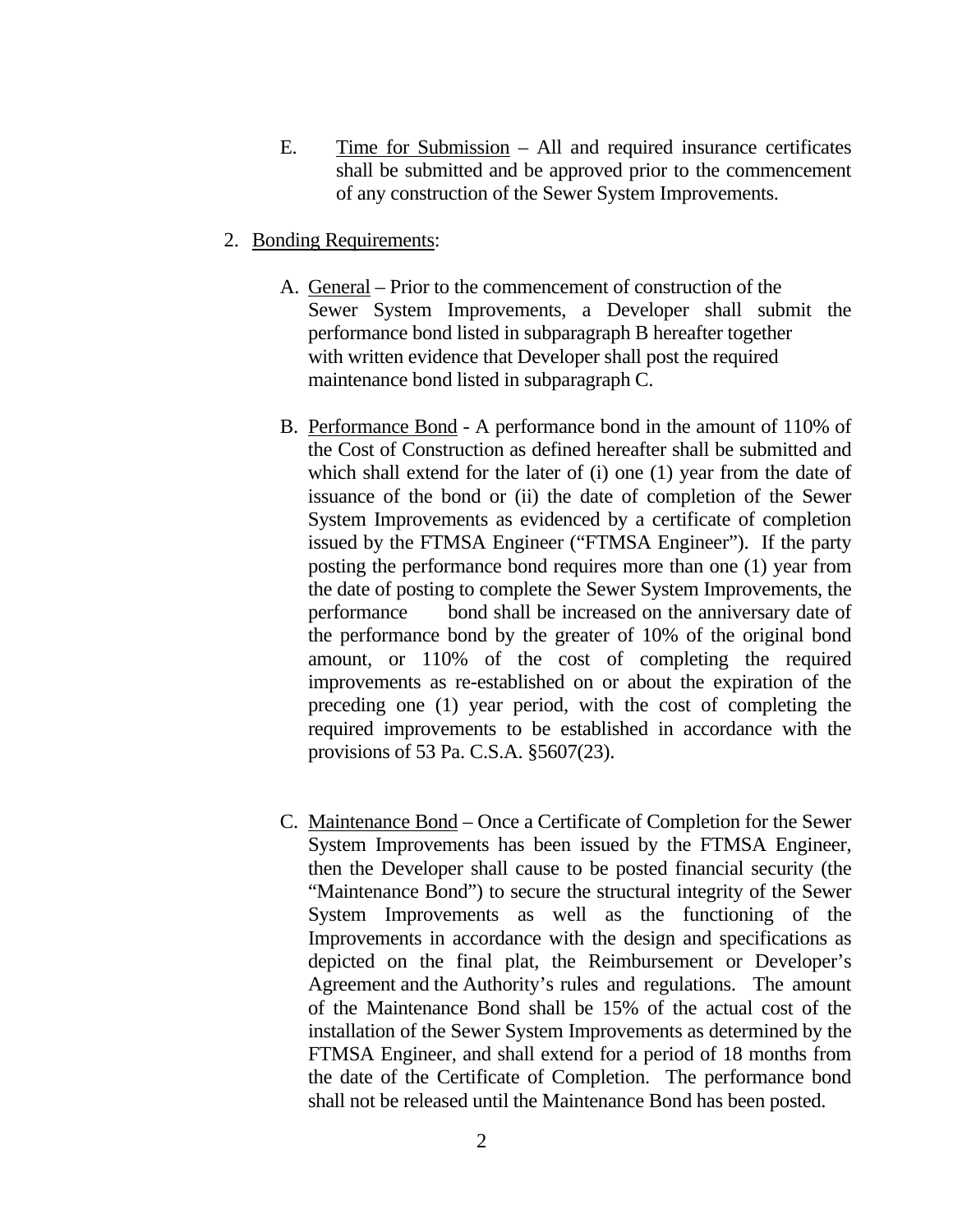- D. Letter of Credit Alternative In lieu of a corporate bond, the requirements of subparagraphs B and C above shall be satisfied by a letter of credit or such other financial security as is approved by the FTMSA Solicitor provided that the same is submitted in the required amount and form as is approved by the FTMSA Solicitor.
- E. FTMSA as Listed Obligee Whether a corporate bond or a letter of credit, FTMSA must be specifically named obligee, payee and beneficiary of the approved submission.
- F. Requirements of Bond All security posted hereunder shall guaranty FTMSA full and complete performance by both the Developer and Developer's Contractor, guarantying FTMSA against any deficiencies in the Sewer System Improvements which are to be constructed and guaranty all costs of repair and maintenance thereof until the Expiration Date.
- 3. Required Escrow Deposit:
	- A. Escrow Deposit The minimum escrow deposit ("Escrow Deposit") shall be \$2,500.00 plus 5% of the Cost of Construction as defined hereafter for the first \$500,000.00, plus 1% of the Cost of Construction in excess of \$500,000.
	- B. Tender of Escrow Deposit The above total Escrow Deposit shall be paid prior to the FTMSA Board entering into the Standard Construction Agreement.
	- C. Use of Escrow Deposit The Escrow Deposit shall secure any and all costs incurred by FTMSA by (i) to reimburse the FTMSA Engineer for the cost of engineering review, inspection and other services incurred and bills or any other costs or charges incurred or charged by the FTMSA Engineer and resulting from the Sewer System Improvements, (ii) any and all costs or fees incurred or charged to FTMSA by the FTMSA Solicitor and resulting from Solicitor review, meetings with the Developer or his agent, preparation of any required developer or other agreements, negotiations, time involved in right of way acquisitions, reimbursement for any fees or expenses incurred in any litigation resulting from the Sewer System Improvements and any other miscellaneous costs or fees incurred by the Solicitor resulting, and (iii) any costs or expenses resulting to FTMSA, including but not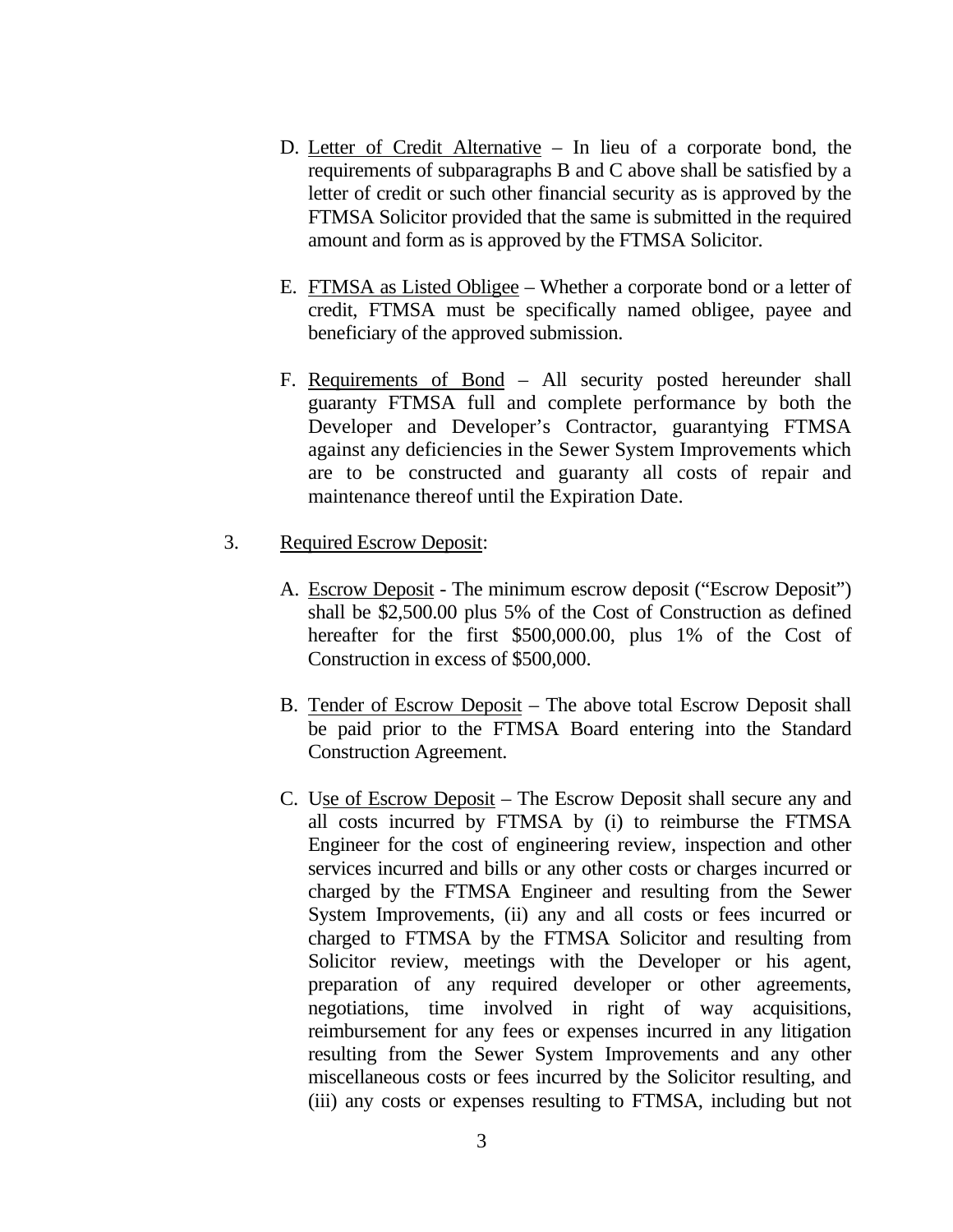limited to the cost of any administrative, staff or field personnel for any services rendered and resulting from the proposed Sewer System Improvements, the cost of any testing or the use of FTMSA equipment, all of which shall be in accordance with fee schedules published from time to time by FTMSA, and any costs incurred resulting from administrative review.

- D. Draws Upon Escrow Deposit FTMSA shall be entitled to draw upon the Escrow Deposit to pay for all fees and costs which are incurred by FTMSA or are billed by the FTMSA Engineer or the FTMSA Solicitor and which result from the Sewer System Improvements. Any costs of inspection shall be at the going billing rate of the FTMSA Engineer at the time that said costs are incurred.
- E. Depletion of Escrow Deposit In the event that the amount of the Escrow Deposit at any time is reduced to less than \$1,000.00, then the FTMSA staff shall submit notice of the same to the Developer who shall advance sufficient monies to increase the amount of the Escrow Deposit to no less than \$2,500 within 14 days from receipt of said notice.
- F. Term Required for Escrow Deposit The Escrow Deposit shall remain in place until the Expiration Date, and within sixty (60) days thereafter, FTMSA staff shall cause any balance then remaining to be returned to Developer together with an accounting of all expenditures (after receipt of written request by the Developer to do so) from any monies advanced. Provided that no interest shall be due and payable to any Developer by FTMSA resulting from any investment that FTMSA staff may make of the Escrow Deposit.
- G. Escrow Deposit The escrow deposit required under paragraph 3.A. above shall applicable whenever there are Sewer System Improvements to be constructed by the Developer. In all other cases where FTMSA action is required for a development other than (i) allocating a sewer tap under an existing corrective action plan, or (ii) the issuance of a sewer tap permit, the required Escrow Deposit shall be \$1,000.00, payable no later than the close of business on the next business day following the date that FTMSA grants approval for the development. In such cases, the Escrow Deposit shall be used in accordance with the provisions of paragraphs 3.C. and 3.D. above. Once all required approvals for the development have been obtained from PaDEP and the municipality, FTMSA Staff shall return any balance then